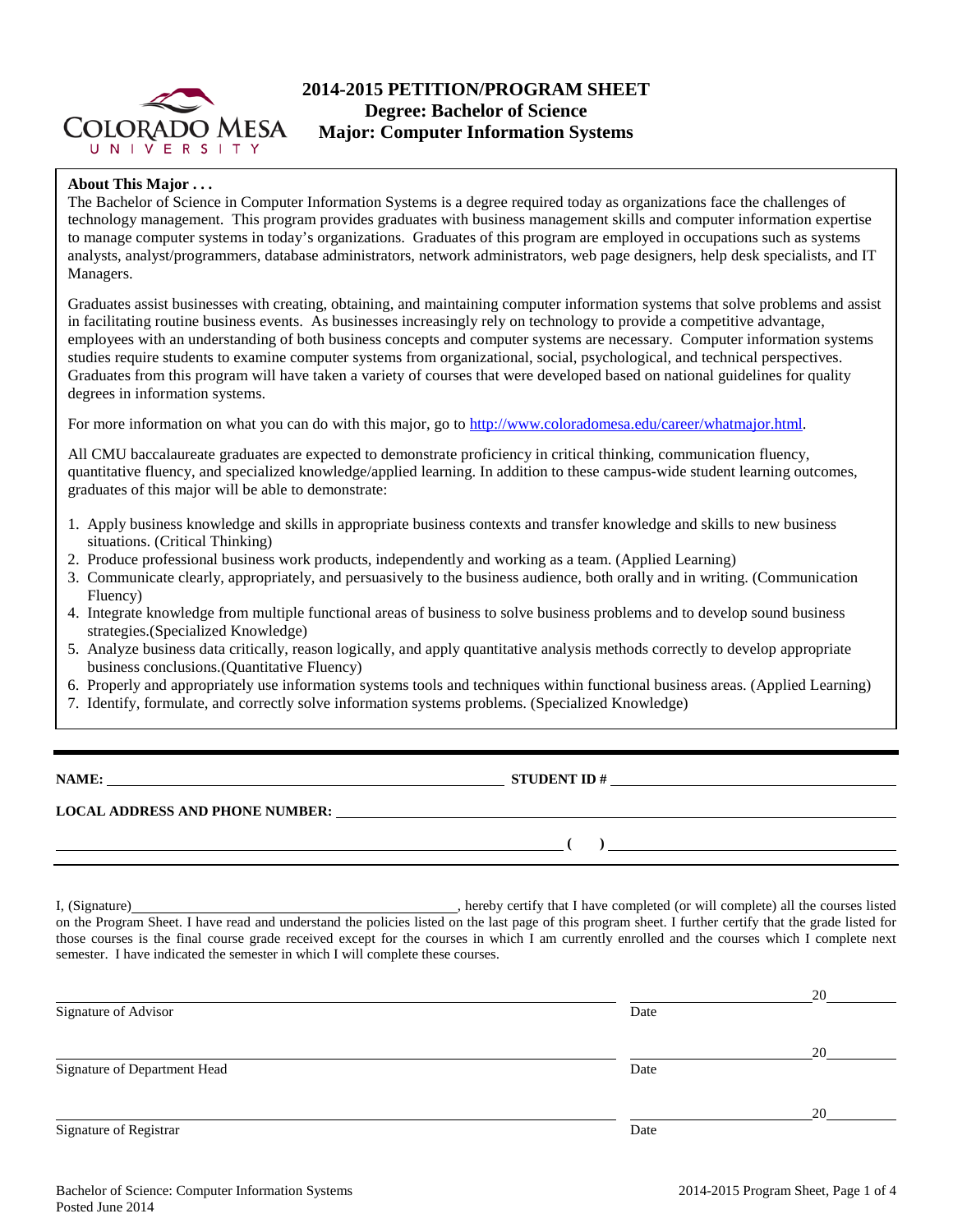## **Students should work closely with a faculty advisor when selecting and scheduling courses prior to registration.**

Degree Requirements:

- 120 semester hours total (Students must complete a minimum of 30 of the last 60 hours of credit at CMU, with at least 15 semester hours in major discipline courses numbered 300 or higher).
- 40 upper division credits (A minimum of 15 taken at the 300-400 course levels within the major at CMU).
- 2.00 cumulative GPA or higher in all CMU coursework and no grade less than C for all courses in the major.
- Pre-collegiate courses (usually numbered below 100) cannot be used for graduation.
- A student must follow the CMU graduation requirements either from 1) the program sheet for the major in effect at the time the student officially declares a major; or 2) a program sheet for the major approved for a year subsequent to the year during which the student officially declares the major and is approved for the student by the Department Head. Because a program may have requirements specific to the degree, the student should check with the faculty advisor for additional criteria. It is the student's responsibility to be aware of, and follow, all requirements for the degree being pursued. Any exceptions or substitutions must be approved by the student's faculty advisor and Department Head.
- When filling out the program sheet a course can be used only once.
- See the "Undergraduate Graduation Requirements" in the catalog for additional graduation information.

**GENERAL EDUCATION REQUIREMENTS** (31 semester hours) See the current catalog for a list of courses that fulfill the requirements below. If a course is on the general education list of options and a requirement for your major, you must use it to fulfill the major requirement and make a different selection within the general education requirement.

| Course No Title                                                                                                                                                                                                                                                                                              | Sem.hrs Grade Term/Trns |
|--------------------------------------------------------------------------------------------------------------------------------------------------------------------------------------------------------------------------------------------------------------------------------------------------------------|-------------------------|
| <b>English</b> (6 semester hours, must receive a grade of "C" or better and<br>must be completed by the time the student has 60 semester hours.)                                                                                                                                                             |                         |
| <b>ENGL 111 English Composition</b>                                                                                                                                                                                                                                                                          |                         |
| <b>ENGL 112 English Composition</b>                                                                                                                                                                                                                                                                          |                         |
| <b>Math:</b> MATH 121 or higher (3 semester hours, must receive a grade<br>$\alpha$ , and the contract of the contract of the contract of the contract of the contract of the contract of the contract of the contract of the contract of the contract of the contract of the contract of the contract of th |                         |

of "C" or better, must be completed by the time the student has 60 semester hours.)  $*$ MATH  $*$ 

\*Math 121 or higher level math as approved by advisor, which may require student taking additional MATH prerequisite courses.

 $\overline{\phantom{0}}$   $\overline{\phantom{0}}$   $\overline{\phantom{0}}$  3

**Humanities** (3 semester hours)

| Social and Behavioral Sciences (6 semester hours) |  |  |
|---------------------------------------------------|--|--|
|                                                   |  |  |
|                                                   |  |  |

**Natural Sciences** (7 semester hours, one course must include a lab)

| <b>History</b> (3 semester hours)<br><b>HIST</b> |  |
|--------------------------------------------------|--|
| Fine Arts (3 semester hours)                     |  |

Course No Title Sem.hrs Grade Term/Trns *OTHER LOWER DIVISION REQUIREMENTS* (6 semester hours) **Kinesiology** (3 semester hours)<br>KINE 100 Health and Wellne KINE 100 Health and Wellness 1 \_\_\_\_\_ \_\_\_\_\_\_\_\_ KINA 1\_\_\_\_ \_\_\_\_\_\_\_\_\_\_\_\_\_\_\_\_\_\_\_\_\_\_\_\_ 1 \_\_\_\_\_ \_\_\_\_\_\_\_\_ KINA  $1 \qquad \qquad$   $1$ **Applied Studies** (3 semester hours) \_\_\_\_\_\_ \_\_\_\_ \_\_\_\_\_\_\_\_\_\_\_\_\_\_\_\_\_\_\_\_\_\_\_\_ 3 \_\_\_\_\_ \_\_\_\_\_\_\_\_ **FOUNDATION COURSES** (12 semester hours) ACCT 201 Principles of Financial Acctg 3 CISB 205 Advanced Business Software 3 \_\_\_\_\_ \_\_\_\_\_\_\_\_ CISB 206 Business DBApp Programming 3 or CSCI 110 Beginning Programming 3 or CSCI 111 CS1: Foundations of Comp Sci 3 or Object Oriented Programming Course approved by CIS advisor,  $specifically:$   $\frac{3}{2}$ CISB 210 Fundamentals of Info Systems 3

### **MAJOR REQUIREMENTS** (54 semester hours)

#### **Computer Information Systems Core** (27 semester hours)

| <b>CISB 101</b><br><b>Business InfoTechnology</b>        | 3 |  |
|----------------------------------------------------------|---|--|
| or *CISB 305 Solving Problems using                      |   |  |
| Spreadsheet                                              | 3 |  |
| or *CISB 306 Solving Problems using                      |   |  |
| Database                                                 | 3 |  |
| <b>CISB 310</b><br>Enterprise Architecture               | 3 |  |
| <b>CISB 315</b><br><b>IS</b> Infrastructure              | 3 |  |
| <b>CISB 331</b><br><b>Advanced Business</b>              |   |  |
| Programming                                              | 3 |  |
| CISB 470 Management of Information                       |   |  |
| <b>Systems</b>                                           | 3 |  |
| <b>CISB 410</b><br><b>Project Management</b>             | 3 |  |
| Systems Analysis and Design<br><b>CISB 442</b>           | 3 |  |
| Database Administration<br><b>CISB 451</b>               | 3 |  |
| <b>CISB 471</b><br><b>Advanced Information Systems 3</b> |   |  |

\*Course may require additional pre-requisites beyond those required for major.

#### **Required Business Support Courses** (21 Semester Hours)

| ACCT 202 | Principles of Managerial        |  |  |
|----------|---------------------------------|--|--|
|          | Accounting                      |  |  |
| BUGB 349 | Legal Environment of Business 3 |  |  |
| ECON 201 | Principles of Macroeconomics 3  |  |  |
| ECON 202 | Principles of Microeconomics    |  |  |
| FINA 301 | <b>Managerial Finance</b>       |  |  |
| MANG 201 | Principles of Management        |  |  |
| MARK 231 | Principles of Marketing         |  |  |
|          |                                 |  |  |

#### **Required Quantitative Analysis Courses (6 Semester Hours)**

| CISB 241 | Intro to Business Analysis                 | к. |  |
|----------|--------------------------------------------|----|--|
|          | or STAT 200 Probability and Statistics     | 3  |  |
|          | MANG 341 Ouantitative Decision Making 3    |    |  |
|          | or CISB 341 Quantitative Decision Making 3 |    |  |
|          |                                            |    |  |

**Electives** (All college level courses appearing on your final transcript, **not listed above** that will bring your total semester hours to 120 hours. It is highly recommended that at least 3 hours must be individualized studies such as Cooperative Education, Directed Readings or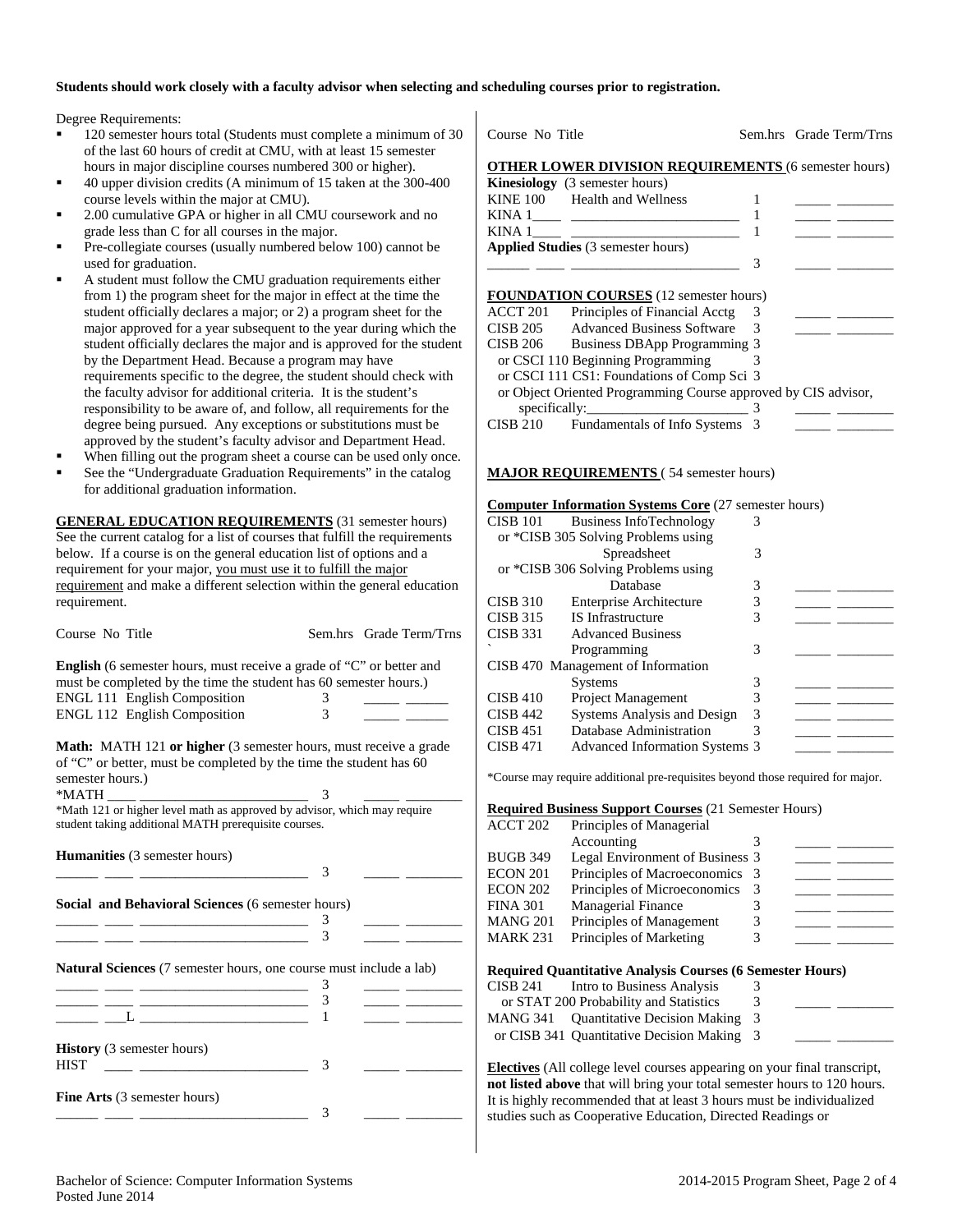Independent Study.) (17 semester hours; **4-7 hours of upper division may be needed.)**

| (Recommended: TECI 260, CISB 460, CISB 305, or CISB 306) |                         |
|----------------------------------------------------------|-------------------------|
| Course No Title                                          | Sem.hrs Grade Term/Trns |
|                                                          |                         |

 $\frac{\frac{1}{2} \left( \frac{1}{2} \right) \left( \frac{1}{2} \right) \left( \frac{1}{2} \right) \left( \frac{1}{2} \right) \left( \frac{1}{2} \right) \left( \frac{1}{2} \right) \left( \frac{1}{2} \right) \left( \frac{1}{2} \right) \left( \frac{1}{2} \right) \left( \frac{1}{2} \right) \left( \frac{1}{2} \right) \left( \frac{1}{2} \right) \left( \frac{1}{2} \right) \left( \frac{1}{2} \right) \left( \frac{1}{2} \right) \left( \frac{1}{2} \right) \left($ 

| Course No Title |                                                                                                                       |                                                                                                                      |  | Sem.hrs Grade Term/Trns |
|-----------------|-----------------------------------------------------------------------------------------------------------------------|----------------------------------------------------------------------------------------------------------------------|--|-------------------------|
|                 |                                                                                                                       |                                                                                                                      |  |                         |
|                 | <u> 1990 - Jan James James Barnett, amerikan bilang pada 1990 - pada 2001 - pada 2001 - pada 2001 - pada 2001 - p</u> |                                                                                                                      |  |                         |
|                 |                                                                                                                       |                                                                                                                      |  |                         |
|                 | <u> 1980 - Jan James James, martin al-Amerikaan (h. 1980).</u>                                                        |                                                                                                                      |  |                         |
|                 |                                                                                                                       | <u> 1989 - Jan James James James James James James James James James James James James James James James James J</u> |  |                         |
|                 |                                                                                                                       |                                                                                                                      |  |                         |
|                 |                                                                                                                       |                                                                                                                      |  |                         |

# **SUGGESTED COURSE SEQUENCING FOR A MAJOR IN COMPUTER INFORMATION SYSTEMS**

 $\blacksquare$ 

This is a recommended sequence of course work. Certain courses may have prerequisites or are only offered during the Fall or Spring semesters. It is the student's responsibility to meet with the assigned advisor and check the 2 year course matrix on the Colorado Mesa website for course availability.

|                                     |                                                   | <b>FRESHMAN YEAR</b>  |                        |                                             |                         |
|-------------------------------------|---------------------------------------------------|-----------------------|------------------------|---------------------------------------------|-------------------------|
| <b>Fall Semester</b>                |                                                   | Hours                 | <b>Spring Semester</b> |                                             | <b>Hours</b>            |
| <b>CISB 210</b>                     | Fundamentals of Information Systems               | 3                     | <b>CISB 205</b>        | <b>Advanced Business Software</b>           | 3                       |
| ENGL 111                            | <b>English Composition</b>                        | 3                     | ENGL 112               | <b>English Composition</b>                  | $\sqrt{3}$              |
| <b>MATH 121</b>                     | <b>Calculus for Business</b>                      | 3                     |                        | <b>General Education History</b>            | $\overline{\mathbf{3}}$ |
| <b>CISB 101</b>                     | <b>Business Information Technology</b>            | 3                     |                        | <b>General Education Fine Arts</b>          |                         |
| or CISB 305                         | Solving Problems with Spreadsheets                |                       |                        | General Education Social/Behavioral Science | $\frac{3}{15}$          |
| or CISB 306                         | Solving Problems with Databases                   |                       |                        |                                             |                         |
|                                     | General Education Social/Behavioral Science       | 3                     |                        |                                             |                         |
| <b>General Education Humanities</b> |                                                   | $\frac{3}{15}$        |                        |                                             |                         |
|                                     |                                                   |                       |                        |                                             |                         |
|                                     |                                                   | <b>SOPHOMORE YEAR</b> |                        |                                             |                         |
| <b>Fall Semester</b>                |                                                   | <b>Hours</b>          | <b>Spring Semester</b> |                                             | <b>Hours</b>            |
| ACCT 201                            | Principles of Financial Accounting                | 3                     | ACCT 202               | Principles of Managerial Accounting         | 3                       |
| <b>CISB 206</b>                     | <b>Business Database Application</b>              | 3                     | <b>CISB 315</b>        | IT Infrastructure                           | $\overline{3}$          |
|                                     | Programming                                       |                       | <b>ECON 202</b>        | Principles of Microeconomics                | $\mathfrak{Z}$          |
|                                     | or CSCI 110 or 111 or Object Oriented Programming |                       | <b>MANG 201</b>        | Principles of Management                    | $\overline{\mathbf{3}}$ |
| <b>CISB 310</b>                     | <b>Enterprise Architecture</b>                    | 3                     | <b>CISB 241</b>        | Intro to Business Analysis                  | $\overline{3}$          |
| ECON 201                            | Principles of Macroeconomics                      | 3                     | or STAT 200            | Probability and Statistics                  |                         |
| <b>MARK 231</b>                     | Principles of Marketing                           | $\overline{3}$        |                        |                                             | 15                      |
|                                     |                                                   | 15                    |                        |                                             |                         |
|                                     |                                                   | <b>JUNIOR YEAR</b>    |                        |                                             |                         |
| <b>Fall Semester</b>                |                                                   | <b>Hours</b>          | <b>Spring Semester</b> |                                             | <b>Hours</b>            |
| <b>CISB 410</b>                     | Project Management                                | 3                     | <b>CISB 470</b>        | Management of Information Systems           | 3                       |
| <b>MANG 341</b>                     | <b>Quantitative Decision Making</b>               | 3                     | <b>CISB 442</b>        | Systems Analysis and Design                 | 3                       |
| OR CISB 341                         | <b>Quantitative Decision Making</b>               |                       |                        | General Education Natural Science with Lab  | $\overline{4}$          |
| <b>CISB 331</b>                     | <b>Advanced Business Programming</b>              | 3                     | <b>KINA</b>            | Activity                                    | $\mathbf{1}$            |
| <b>General Education</b>            |                                                   | 3                     | <b>KINE 100</b>        | <b>Health and Wellness</b>                  | $\mathbf{1}$            |
|                                     | <b>General Education Applied Studies</b>          | $\overline{3}$        | Elective               |                                             | $\frac{3}{15}$          |
|                                     |                                                   | 15                    |                        |                                             |                         |
|                                     |                                                   | <b>SENIOR YEAR</b>    |                        |                                             |                         |
| <b>Fall Semester</b>                |                                                   | <b>Hours</b>          |                        |                                             |                         |
| <b>CISB 451</b>                     | Database Administration                           | 3                     | <b>Spring Semester</b> |                                             | <b>Hours</b>            |
| <b>BUGB 349</b>                     | Legal Environment of Business                     | 3                     | <b>CISB 471</b>        | <b>Advanced Information Systems</b>         | 3                       |
| <b>FINA 301</b>                     | Managerial Finance                                | 3                     | <b>KINA</b>            | Activity                                    | $\mathbf{1}$            |
|                                     | <b>General Education Natural Science</b>          | $\frac{3}{3}$         | Electives              |                                             | $\frac{11}{15}$         |
| Elective                            |                                                   |                       |                        |                                             |                         |
|                                     |                                                   | 15                    |                        |                                             |                         |